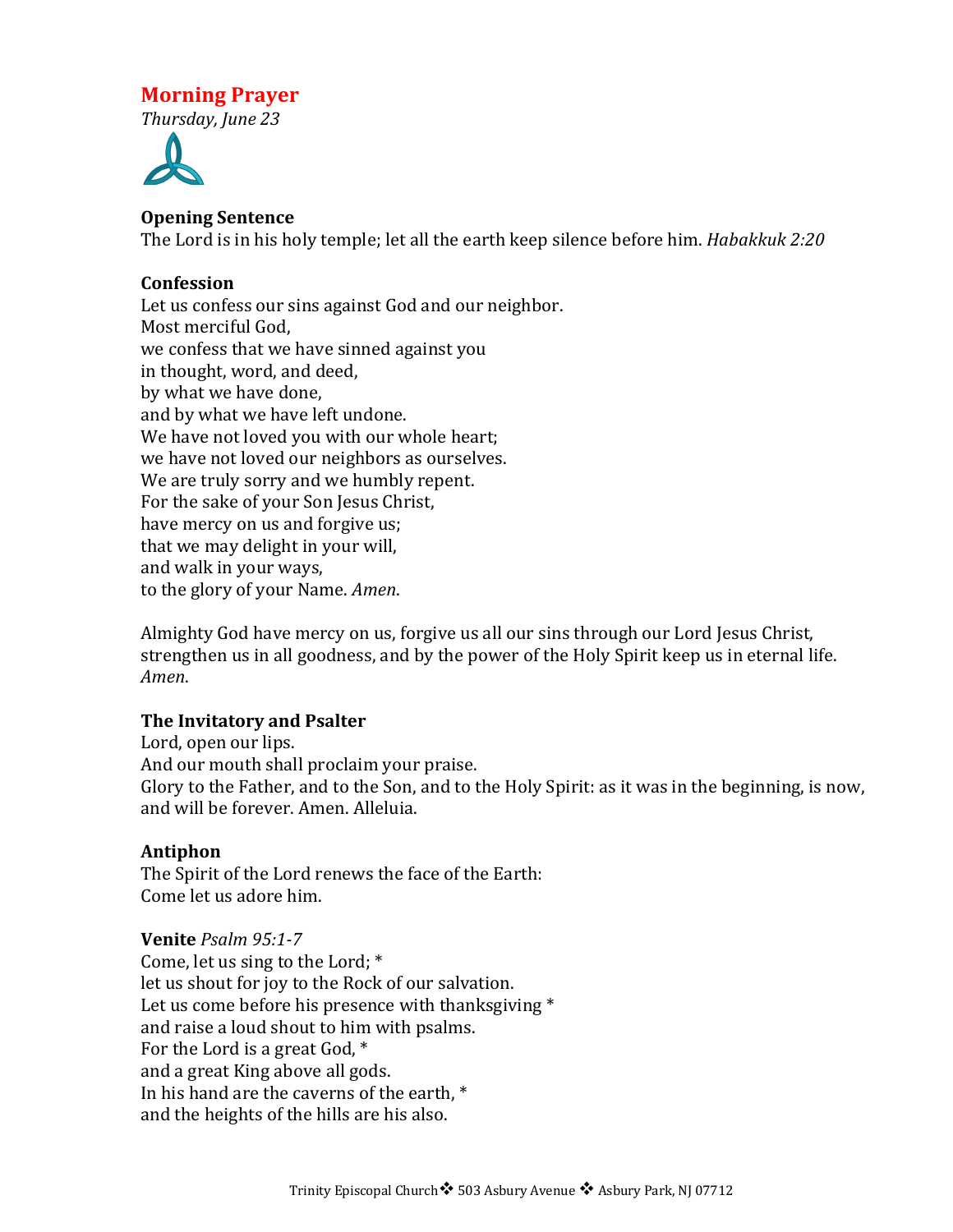The sea is his, for he made it,  $*$ and his hands have molded the dry land. Come, let us bow down, and bend the knee,  $*$ and kneel before the Lord our Maker. For he is our God. and we are the people of his pasture and the sheep of his hand.  $*$ Oh, that today you would hearken to his voice! The Spirit of the Lord renews the face of the Earth: Come let us adore him.

### **Psalm 105** Part I *Confitemini Domino* <sup>1</sup>Give thanks to the Lord and call upon his Name;  $*$ make known his deeds among the peoples.  $2$ Sing to him, sing praises to him,  $*$ and speak of all his marvelous works. <sup>3</sup>Glory in his holy Name; \* let the hearts of those who seek the Lord rejoice. <sup>4</sup>Search for the Lord and his strength;  $*$ continually seek his face. <sup>5</sup>Remember the marvels he has done,  $*$ his wonders and the judgments of his mouth,  $60$  offspring of Abraham his servant,  $*$ O children of Jacob his chosen.  $7$ He is the Lord our God:  $*$ his judgments prevail in all the world.  $8$ He has always been mindful of his covenant,  $*$ the promise he made for a thousand generations:  $9$ The covenant he made with Abraham,  $*$ the oath that he swore to Isaac.  $10$ Which he established as a statute for Jacob,  $*$ an everlasting covenant for Israel, <sup>11</sup>Saying, "To you will I give the land of Canaan  $*$ to be your allotted inheritance."  $12$ When they were few in number,  $*$ of little account, and sojourners in the land,  $13$ Wandering from nation to nation  $*$ and from one kingdom to another,  $14$ He let no one oppress them  $*$ and rebuked kings for their sake, <sup>15</sup>Saying, "Do not touch my anointed  $*$ and do my prophets no harm." <sup>16</sup>Then he called for a famine in the land  $*$ and destroyed the supply of bread.  $17$ He sent a man before them,  $*$ Joseph, who was sold as a slave.  $18$ They bruised his feet in fetters;  $*$ his neck they put in an iron collar. <sup>19</sup>Until his prediction came to pass,  $*$ the word of the Lord tested him.  $20$ The king sent and released him;  $*$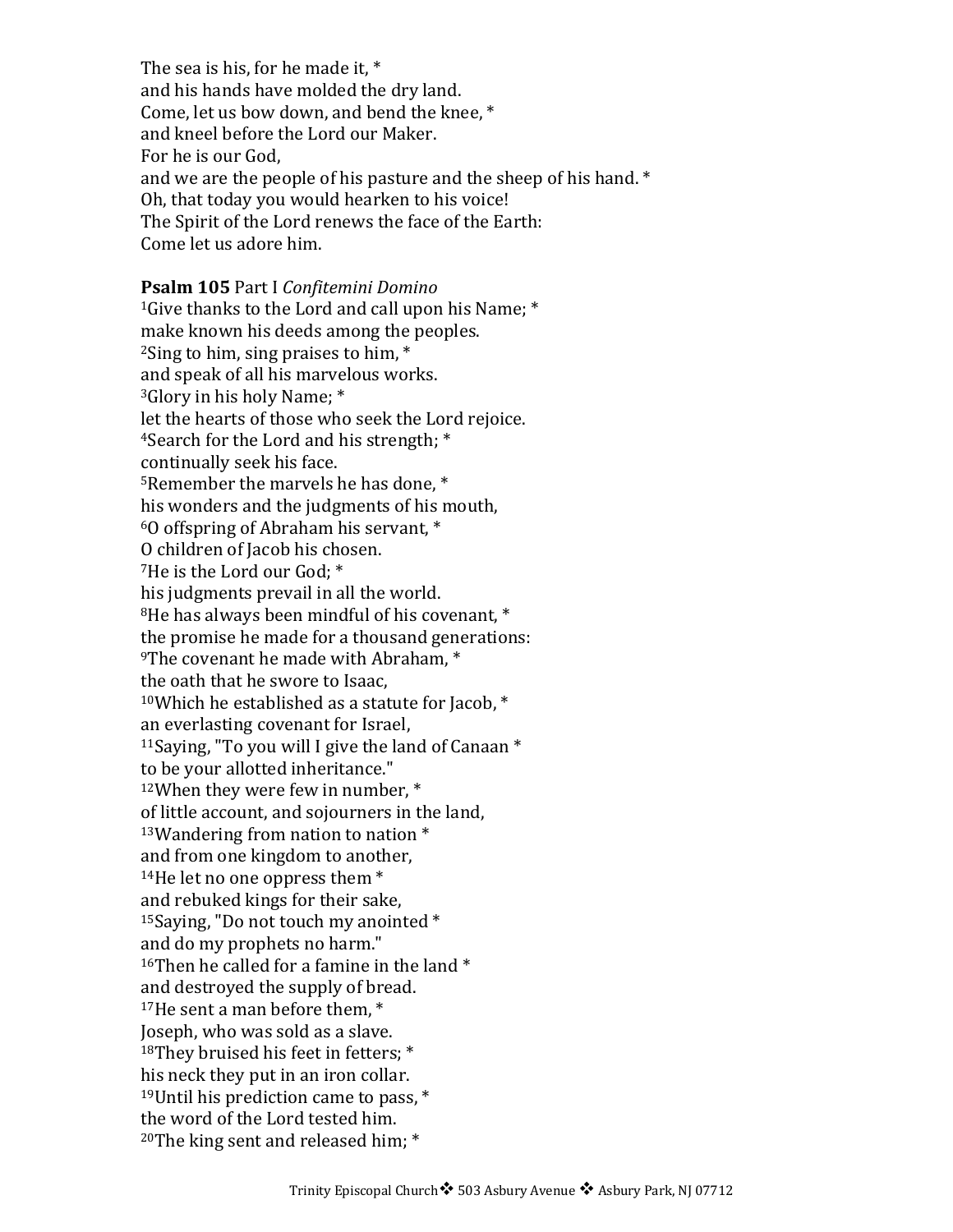the ruler of the peoples set him free. <sup>21</sup>He set him as a master over his household,  $*$ as a ruler over all his possessions,  $22T$ o instruct his princes according to his will  $*$ Glory be to the Father, and to the Son, and to the Holy Ghost:  $*$ as it was in the beginning, is now, and ever shall be; world without end. Amen. *Amen.* 

### **The First Lesson**

### *A reading from Numbers 17:1-11*

<sup>1</sup>The Lord spoke to Moses, saying: <sup>2</sup>Speak to the Israelites, and get twelve staffs from them, one for each ancestral house, from all the leaders of their ancestral houses. Write each man's name on his staff,  $3$ and write Aaron's name on the staff of Levi. For there shall be one staff for the head of each ancestral house.  $4P$  ace them in the tent of meeting before the covenant, where I meet with you.  $5$ And the staff of the man whom I choose shall sprout; thus, I will put a stop to the complaints of the Israelites that they continually make against you. <sup>6</sup>Moses spoke to the Israelites; and all their leaders gave him staffs, one for each leader, according to their ancestral houses, twelve staffs; and the staff of Aaron was among theirs. <sup>7</sup>So Moses placed the staffs before the Lord in the tent of the covenant.

<sup>8</sup>When Moses went into the tent of the covenant on the next day, the staff of Aaron for the house of Levi had sprouted. It put forth buds, produced blossoms, and bore ripe almonds. <sup>9</sup>Then Moses brought out all the staffs from before the Lord to all the Israelites; and they looked, and each man took his staff. <sup>10</sup>And the Lord said to Moses, "Put back the staff of Aaron before the covenant, to be kept as a warning to rebels, so that you may make an end of their complaints against me, or else they will die."  $11$ Moses did so; just as the Lord commanded him, so he did.

The Word of the Lord. *Thanks be to God*.

#### **Psalm 8** The Song of Moses *Cantemus Domino*

*Exodus 15:1-6, 11-13, 17-18* I will sing to the Lord, for he is lofty and uplifted;  $*$ the horse and its rider has he hurled into the sea. The Lord is my strength and my refuge;  $*$ the Lord has become my Savior. This is my God and I will praise him,  $*$ the God of my people and I will exalt him. The Lord is a mighty warrior;  $*$ Yahweh is his Name. The chariots of Pharaoh and his army has he hurled into the sea;  $*$ the finest of those who bear armor have been drowned in the Red Sea. The fathomless deep has overwhelmed them; \* they sank into the depths like a stone. Your right hand,  $0$  Lord, is glorious in might;  $*$ your right hand, O Lord, has overthrown the enemy. Who can be compared with you, O Lord, among the gods?  $*$ who is like you, glorious in holiness, awesome in renown, and worker of wonders? You stretched forth your right hand; \*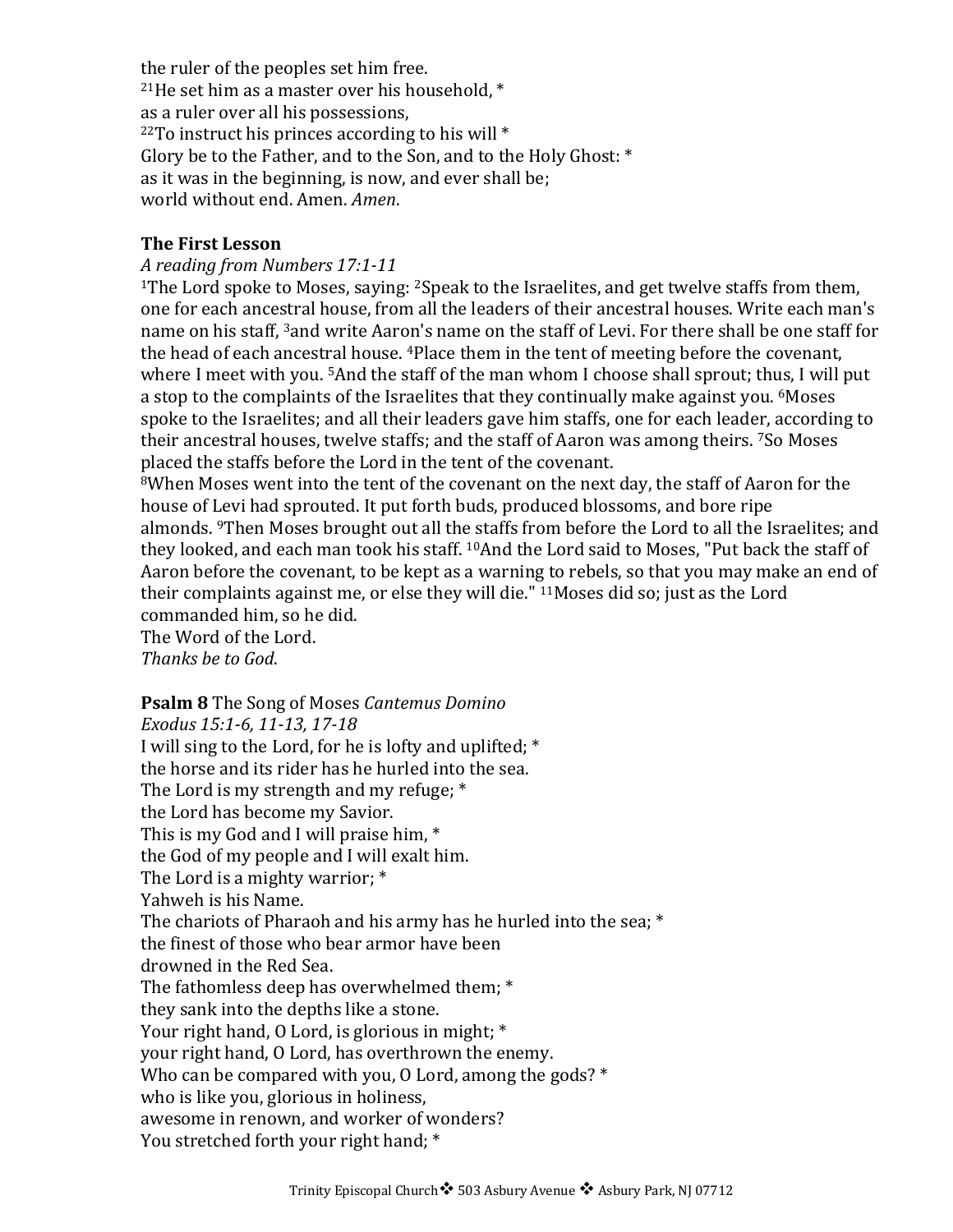the earth swallowed them up. With your constant love you led the people you redeemed;  $*$ with your might you brought them in safety to your holy dwelling. You will bring them in and plant them \* on the mount of your possession, The resting-place you have made for yourself,  $0$  Lord,  $*$ the sanctuary, O Lord, that your hand has established. The Lord shall reign  $*$ forever and forever. Amen.

#### **The Second Lesson**

#### *A reading from Romans 5:1-11*

 $1$ Therefore, since we are justified by faith, we have peace with God through our Lord Jesus Christ, <sup>2</sup>through whom we have obtained access to this grace in which we stand; and we boast in our hope of sharing the glory of God.  $3$ And not only that, but we also boast in our sufferings, knowing that suffering produces endurance, <sup>4</sup>and endurance produces character, and character produces hope, <sup>5</sup>and hope does not disappoint us, because God's love has been poured into our hearts through the Holy Spirit that has been given to us.

 $6$ For while we were still weak, at the right time Christ died for the ungodly. *7Indeed*, rarely will anyone die for a righteous person though perhaps for a good person someone might actually dare to die. <sup>8</sup>But God proves his love for us in that while we still were sinners Christ died for us. <sup>9</sup>Much more surely then, now that we have been justified by his blood, will we be saved through him from the wrath of God.  $10$ For if while we were enemies, we were reconciled to God through the death of his Son, much more surely, having been reconciled, will we be saved by his life.  $^{11}$ But more than that, we even boast in God through our Lord Jesus Christ, through whom we have now received reconciliation. The Word of the Lord.

*Thanks be to God*.

**Psalm 20** Glory to God *Gloria in excelsis* Glory to God in the highest, and peace to his people on earth. Lord God, heavenly King, almighty God and Father, we worship you, we give you thanks, we praise you for your glory. Lord Jesus Christ, only Son of the Father, Lord God, Lamb of God, you take away the sin of the world; have mercy on us; you are seated at the right hand of the Father; receive our prayer. For you alone are the Holy One, you alone are the Lord, you alone are the Most High, Jesus Christ, with the Holy Spirit, in the glory of God the Father. *Amen*.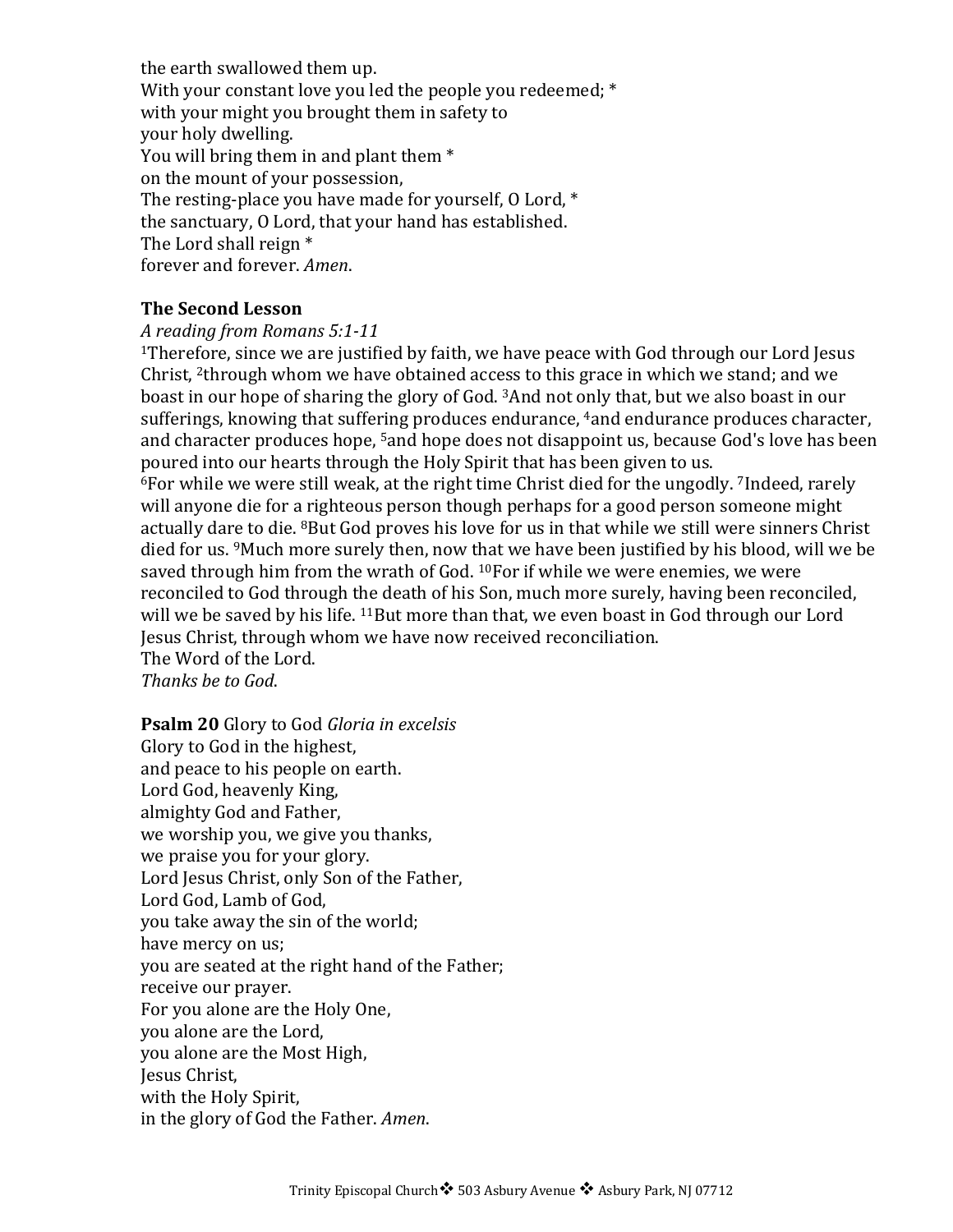### **The Gospel**

#### The Gospel according to Matthew 20:17-28

 $17$ While Jesus was going up to Jerusalem, he took the twelve disciples aside by themselves, and said to them on the way,  $18$ "See, we are going up to Jerusalem, and the Son of Man will be handed over to the chief priests and scribes, and they will condemn him to death; <sup>19</sup>then they will hand him over to the Gentiles to be mocked and flogged and crucified; and on the third day he will be raised."

 $20$ Then the mother of the sons of Zebedee came to him with her sons, and kneeling before him, she asked a favor of him. <sup>21</sup>And he said to her, "What do you want?" She said to him, "Declare that these two sons of mine will sit, one at your right hand and one at your left, in your kingdom." <sup>22</sup>But Jesus answered, "You do not know what you are asking. Are you able to drink the cup that I am about to drink?" They said to him, "We are able."  $^{23}$ He said to them, "You will indeed drink my cup, but to sit at my right hand and at my left, this is not mine to grant, but it is for those for whom it has been prepared by my Father." <sup>24</sup>When the ten heard it, they were angry with the two brothers.  $25$ But Jesus called them to him and said, "You know that the rulers of the Gentiles lord it over them, and their great ones are tyrants over them. <sup>26</sup>It will not be so among you; but whoever wishes to be great among you must be your servant,  $27$  and whoever wishes to be first among you must be your slave;  $28$  just as the Son of Man came not to be served but to serve, and to give his life a ransom for many." The Word of the Lord.

*Thanks be to God*.

#### **The Apostles Creed**

I believe in God, the Father almighty, creator of heaven and earth. I believe in Jesus Christ, his only Son, our Lord. He was conceived by the power of the Holy Spirit and born of the Virgin Mary. He suffered under Pontius Pilate. was crucified, died, and was buried. He descended to the dead. On the third day he rose again. He ascended into heaven, and is seated at the right hand of the Father. He will come again to judge the living and the dead. I believe in the Holy Spirit, the holy catholic Church, the communion of saints, the forgiveness of sins, the resurrection of the body, and the life everlasting. Amen.

#### **The Prayers**

The Lord be with you. *And also with you*. Let us pray.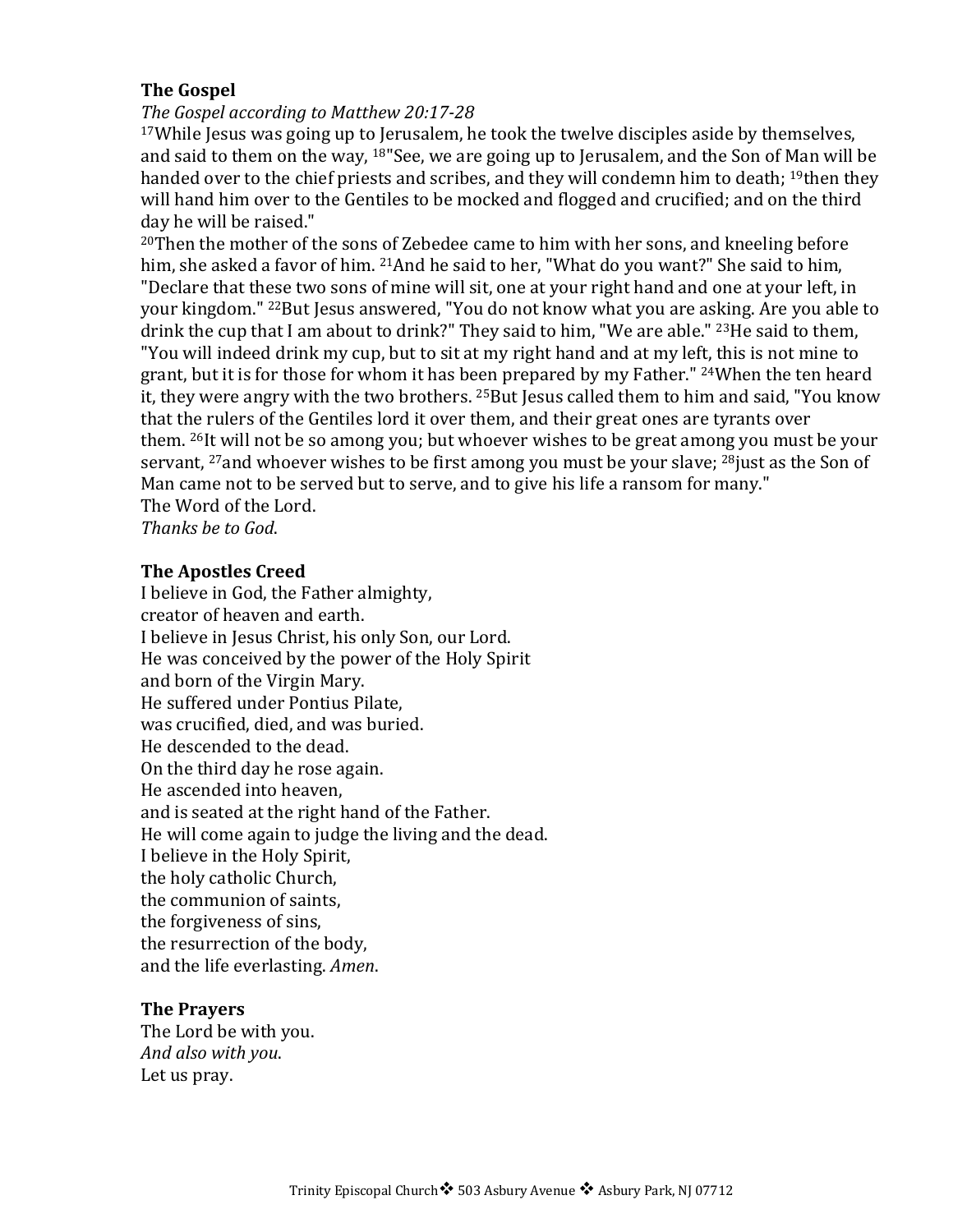### **The Lord's Prayer**

Our Father, who art in heaven, hallowed be thy Name, thy kingdom come, thy will be done. on earth as it is in heaven. Give us this day our daily bread. And forgive us our trespasses, as we forgive those who trespass against us. And lead us not into temptation, but deliver us from evil. For thine is the kingdom, and the power, and the glory, forever and ever. Amen.

### **The Suffrages**

Save your people, Lord, and bless your inheritance; Govern and uphold them, now and always. Day by day we bless you; We praise your Name forever. Lord, keep us from all sin today; Have mercy on us, Lord, have mercy. Lord, show us your love and mercy; For we put our trust in you. In you, Lord, is our hope; And we shall never hope in vain.

### **Collect of the Day**

O Lord, make us have perpetual love and reverence for your holy Name, for you never fail to help and govern those whom you have set upon the sure foundation of your loving-kindness; through Jesus Christ our Lord, who lives and reigns with you and the Holy Spirit, one God, forever and ever. *Amen*.

## **A Collect for Mission**

Almighty and everlasting God, by whose Spirit the whole body of your faithful people is governed and sanctified: Receive our supplications and prayers which we offer before you for all members of your holy Church, that in their vocation and ministry they may truly and devoutly serve you; through our Lord and Savior Jesus Christ. *Amen*.

### **Trinity Cycle of Prayer**

*David Clark & Richard Shaver* Let us pray now for our own needs and those of others.

### **A Prayer of St. Chrysostom**

Almighty God, you have given us grace at this time with one accord to make our common supplication to you; and you have promised through your well-beloved Son that when two or three are gathered together in his Name you will be in the midst of them: Fulfill now, O Lord, our desires and petitions as may be best for us; granting us in this world knowledge of your truth, and in the age to come life everlasting. *Amen*.